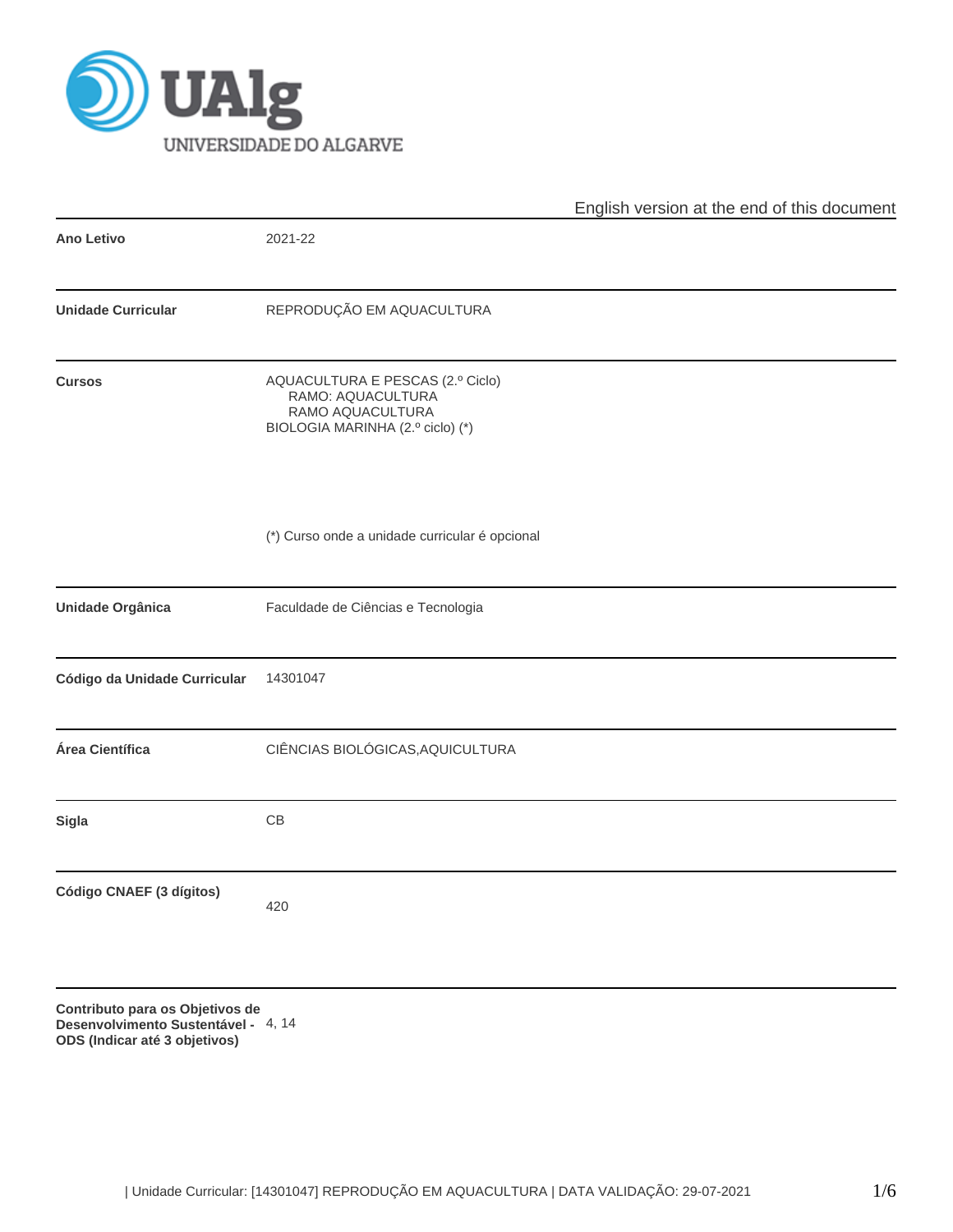

**Docente Responsável** Adelino Vicente Mendonça Canário

**Línguas de Aprendizagem**

Português ou Inglês (se estiverem presentes estudantes internacionais) **Modalidade de ensino** Presencial

| <b>DOCENTE</b>                          | <b>TIPO DE AULA</b>        | <b>TURMAS</b>                           | <b>TOTAL HORAS DE CONTACTO (*)</b> |  |  |
|-----------------------------------------|----------------------------|-----------------------------------------|------------------------------------|--|--|
| Adelino<br>v Vicente Mendonca Canário כ | DI.<br>$T \cdot TD$<br>. . | $T1 \cdot TD1 \cdot$<br>ΡI<br><u>ы.</u> | UII                                |  |  |

\* Para turmas lecionadas conjuntamente, apenas é contabilizada a carga horária de uma delas.

| <b>ANO</b> | <b>PERIODO DE FUNCIONAMENTO*</b> | <b>HORAS DE CONTACTO</b> | <b>I HORAS TOTAIS DE TRABALHO</b> | <b>ECTS</b> |
|------------|----------------------------------|--------------------------|-----------------------------------|-------------|
| -10        | S2                               | 7.5T: 5TP: 10PL          | 78                                |             |

\* A-Anual;S-Semestral;Q-Quadrimestral;T-Trimestral

## **Precedências**

Sem precedências

# **Conhecimentos Prévios recomendados**

Biologia Geral

## **Objetivos de aprendizagem (conhecimentos, aptidões e competências)**

1) Provide basic concepts of reproductive biology 2) Provide the scientific and reasoning for the application of reproductive biology to aquaculture 3) Provide the tools for the students to explore recent advances in reproductive biology and related subjects both for basic science and applications of science.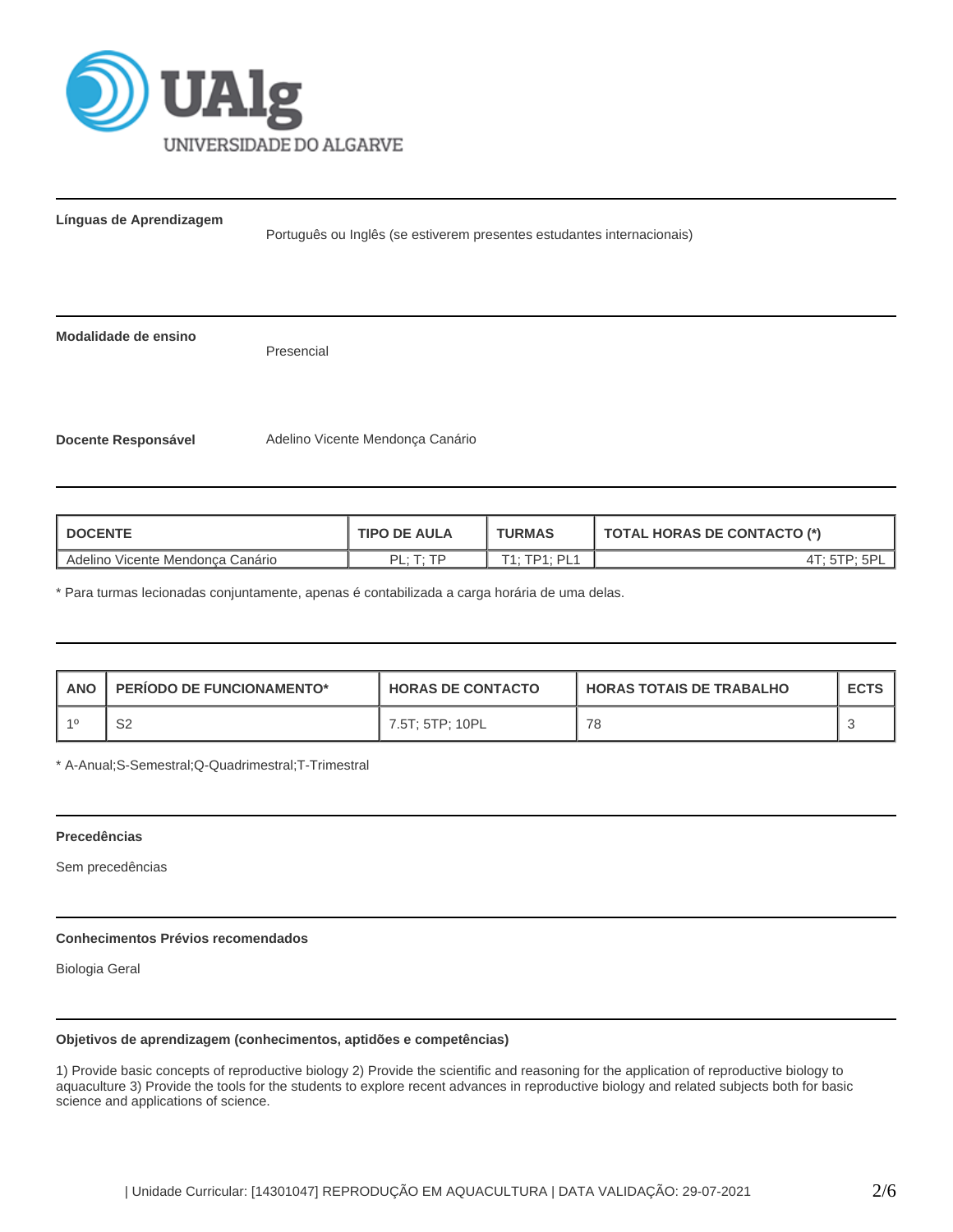

## **Conteúdos programáticos**

- 1) Introduction: Variability of reproductive strategies in teleost fishes
- 2) Origin and morphology of gonads and ducts
- 3) Sex determination and differentiation in fish
- 4) Gametogenesis
- 5) Neuroendocrine control of gametogenesis
- 6) The cycle of gametogenesis and endocrine cycle in salmonids and non-salmonids
- 7) Hormonal pheromones
- 8) The endocrine regulation of puberty in male fish: implications for ongoing problems in aquaculture
- 9) Hormonal spawning induction in fish farming
- 10) Environmental control of fish reproduction

## **Metodologias de ensino (avaliação incluída)**

Topics will be presented in lectures which the students explore further in bibliography provided from books and scientific papers, generally reviews. A few practical hands on or demonstration classes will deal with basic topics such as gametogenesis. Students are encouraged to further explore particular topics by writing a review in the style of a scientific paper, which will be subject to peer review and will be presented orally. Students will be examined by 1) Extended abstract of article and oral presentation(25%) 2) 4) written exam(75%).

## **Bibliografia principal**

Babin, Patrick J.; Cerdà, Joan; Lubzens, Esther (Eds.) The Fish Oocyte, From Basic Studies to Biotechnological Applications, 2007, XIV, 510

p. Springer

Billard, R. (Ed.), 1990. Spermatogenesis in teleost fish. Marshall´s physiology of reproduction. Churchill Livingstone, New York, 183-212 pp. Bromage, N., M. Porter & C. Randall (2001) The environmental regulation of maturation in farmed finfish with special reference to the role of photoperiod and melatonin. Aquaculture, 197, 63-98.

Devlin, R. H. & Y. Nagahama (2002) Sex determination and sex differentiation in fish: an overview of genetic, physiological, and environmental influences. Aquaculture, 208, 191-364.

Hofman, M. A. (2004) The brains calendar: neural mechanisms of seasonal timing. Biological Reviews, 79, 61-77.

Peter, R. E. & K. L. Yu (1997) Neuroendocrine regulation of ovulation in fishes: Basic and applied aspects. Reviews in Fish Biology and Fisheries, 7, 173-197.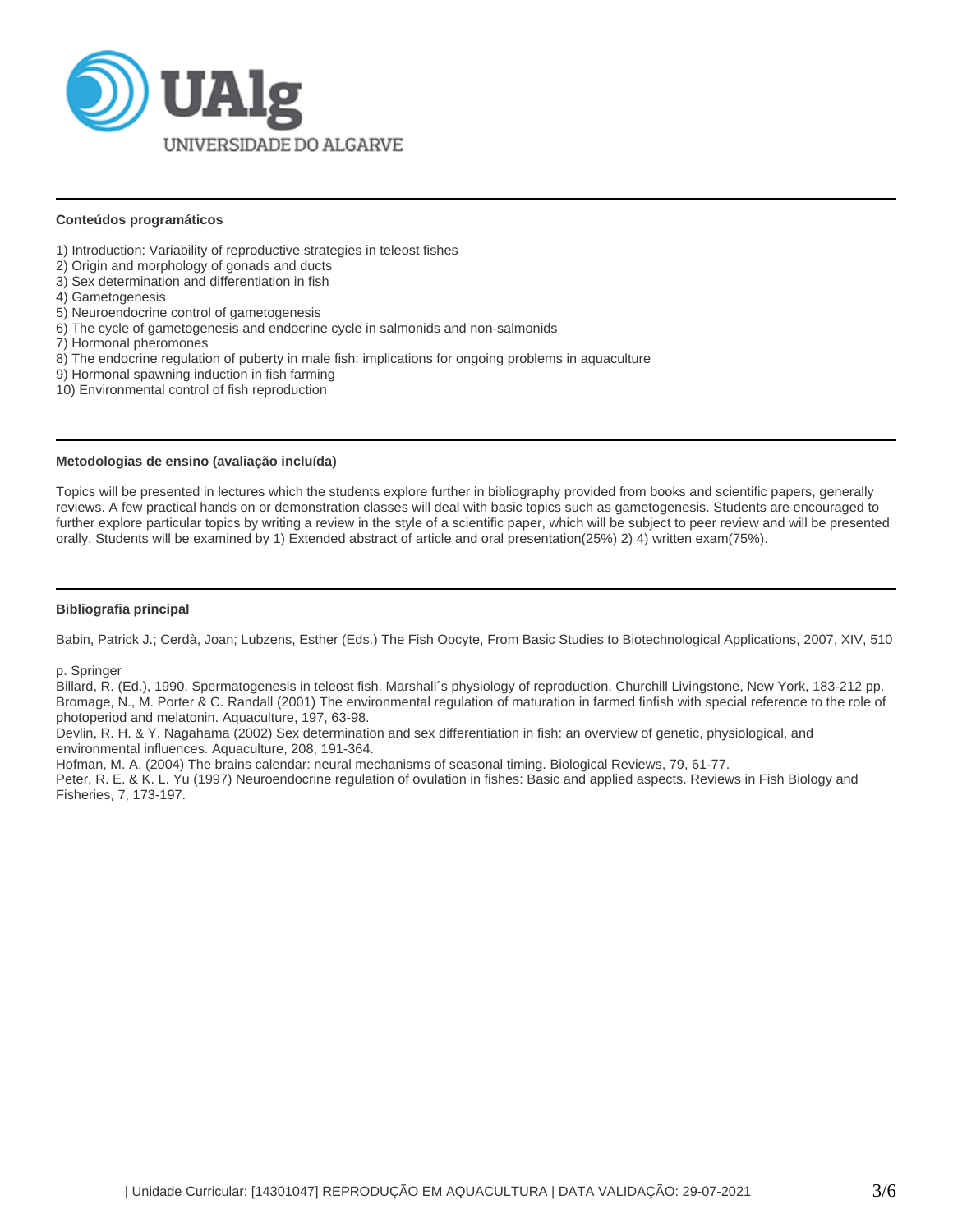

| <b>Academic Year</b>                                                                                   | 2021-22                                                                      |
|--------------------------------------------------------------------------------------------------------|------------------------------------------------------------------------------|
| <b>Course unit</b>                                                                                     | REPRODUCTION IN AQUACULTURE                                                  |
| <b>Courses</b>                                                                                         | AQUACULTURE AND FISHERIES<br><b>BRANCH AQUACULTURE</b><br>MARINE BIOLOGY (*) |
|                                                                                                        | (*) Optional course unit for this course                                     |
| <b>Faculty / School</b>                                                                                | FACULTY OF SCIENCES AND TECHNOLOGY                                           |
| <b>Main Scientific Area</b>                                                                            |                                                                              |
| Acronym                                                                                                | <b>BC GB</b>                                                                 |
| <b>CNAEF code (3 digits)</b>                                                                           | 420                                                                          |
| <b>Contribution to Sustainable</b><br><b>Development Goals - SGD</b><br>(Designate up to 3 objectives) | 4, 14                                                                        |
| Language of instruction                                                                                | Portuguese or English (if international students are present)                |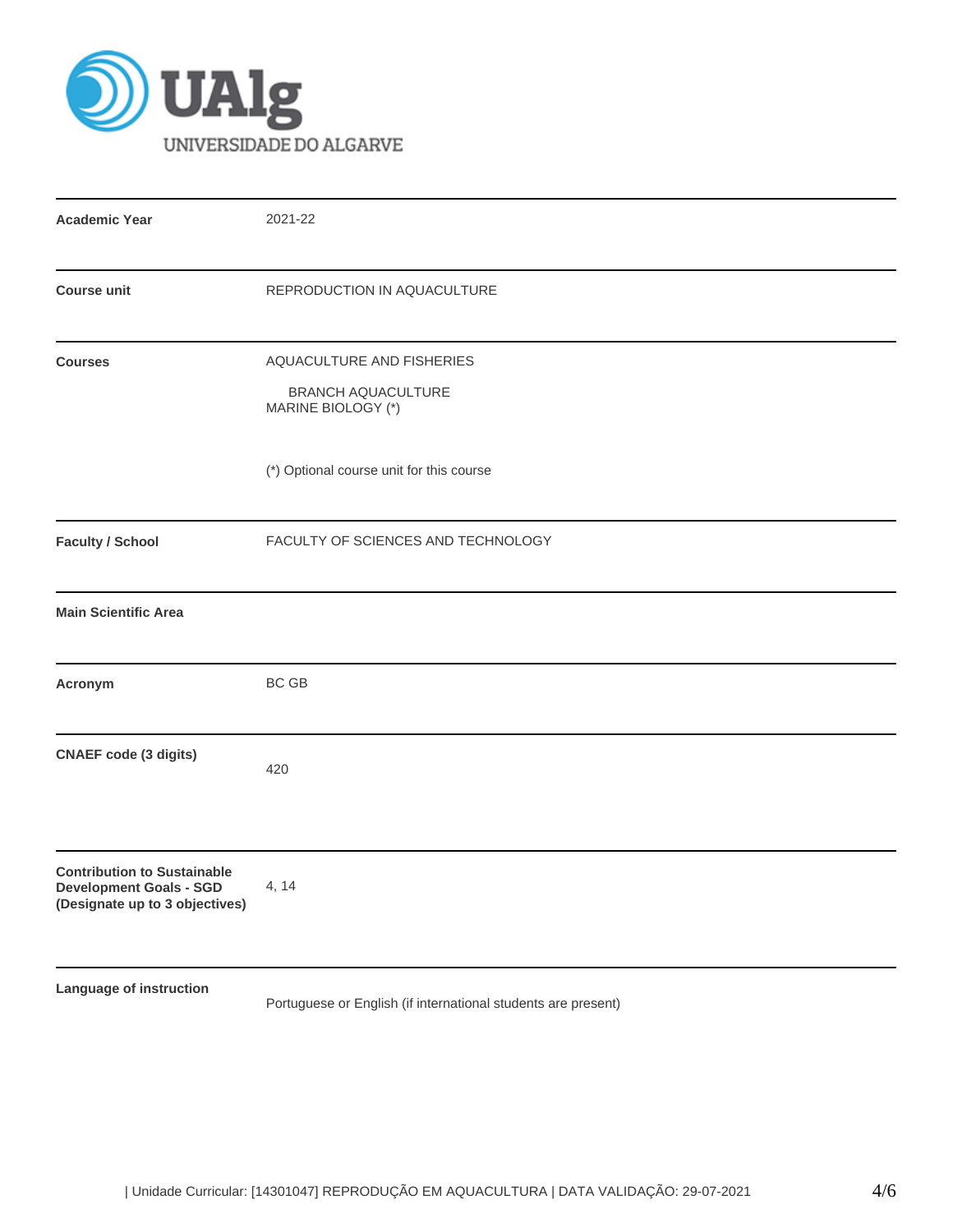

**Teaching/Learning modality**

direct contact with students

**Coordinating teacher** Adelino Vicente Mendonça Canário

| Teaching staff                                                        | Type                  | <b>Classes</b> | Hours (*)    |
|-----------------------------------------------------------------------|-----------------------|----------------|--------------|
| Adelino Vicente Mendonca Canário                                      | $DI \cdot T \cdot TD$ | T1. TP1. P11   | AT: STP: SP' |
| * Ear algonne tought jointly it is only accounted the werkload of ane |                       |                |              |

For classes taught jointly, it is only accounted the workload of one.

| Con<br>hours |         | or      | ÷  |    |     |    |    | Total                    |
|--------------|---------|---------|----|----|-----|----|----|--------------------------|
|              | Ш<br>ш. | ''<br>` | '' | ШΟ | IІC | НΟ | IЮ | $\overline{\phantom{a}}$ |

T - Theoretical; TP - Theoretical and practical ; PL - Practical and laboratorial; TC - Field Work; S - Seminar; E - Training; OT - Tutorial; O - Other

## **Pre-requisites**

no pre-requisites

## **Prior knowledge and skills**

General Biology

## **The students intended learning outcomes (knowledge, skills and competences)**

1) Provide basic concepts of reproductive biology 2) Provide the scientific and reasoning for the application of reproductive biology to aquaculture 3) Provide the tools for the students to explore recent advances in reproductive biology and related subjects both for basic science and applications of science.